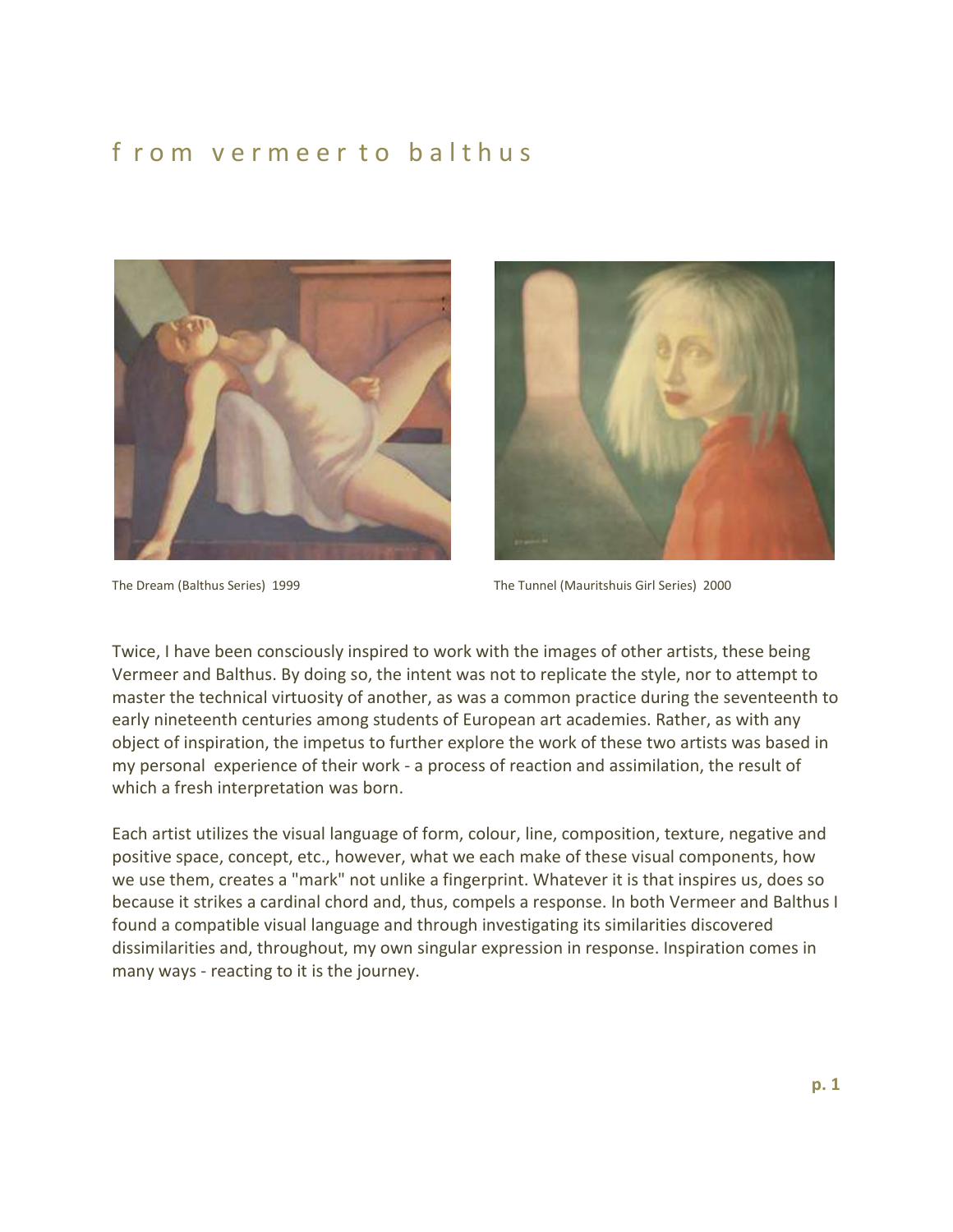## **v e r m e e r : t h e m a u r i t s h u i s g i r l s e r i e s**





Vermeer: Girl with Pearl Earring The Tunnel

Vermeer's *Girl with Pearl Earring* is a work I first encountered as a child - it appeared as a small reproduction in the "A" volume of an encyclopedia. A was for "art," among other things, and this volume provided a whirlwind introduction to the world of painting, a miniaturized gallery of Michelangelos, Picassos, Warhols, etc., wherein centuries of art-making were reduced to a mere pages. Vermeer's *Girl with Pearl Earring* enthralled me and I recall a lazy summer afternoon, with pencil and a page torn from someone's notepad, captivated by the act of recreating her haunting gaze. I was not alone in my mesmerization; Vermeer's girl is one of the most popular of his works, her image so often reproduced that one grows nearly blind to it. Like the enigmatic smile of Mona Lisa - seen too often, one is immunized against its impact.

Then, in January of 2000 I found myself face to face with her, "the girl." An hour or so from Amsterdam (where I was spending the winter), the Mauritshuis Museum in Den Haag (The Hague) was hosting an exhibition entitled Rembrant by Himself, an inaugural gathering of Rembrant's self-portraits, not something to be missed. The Mauritshuis is an intimate space, crowded with small rooms and large paintings and that day, at least, too many visitors to view anything too clearly. To escape the shoulder to shoulder claustrophobia, I rounded a corner into a room nearly empty of people, save for those whose images were stretched on canvas and hanging quietly on walls. And there she was, *The Girl with Pearl Earring*... as fresh and alive and as contemporary as she must have been when posing for Vermeer almost three and a half centuries before. She took my breath.

And she played on my mind. Melodramatic as this may seem, the only way of exorcizing her grasp was to indulge my need to further explore her image. What was it about that pose, that expression, that momentary glance that rendered the subject of this painting both alive and timeless? Of course, there was Vermeer's treatment of the subject, the application of the paint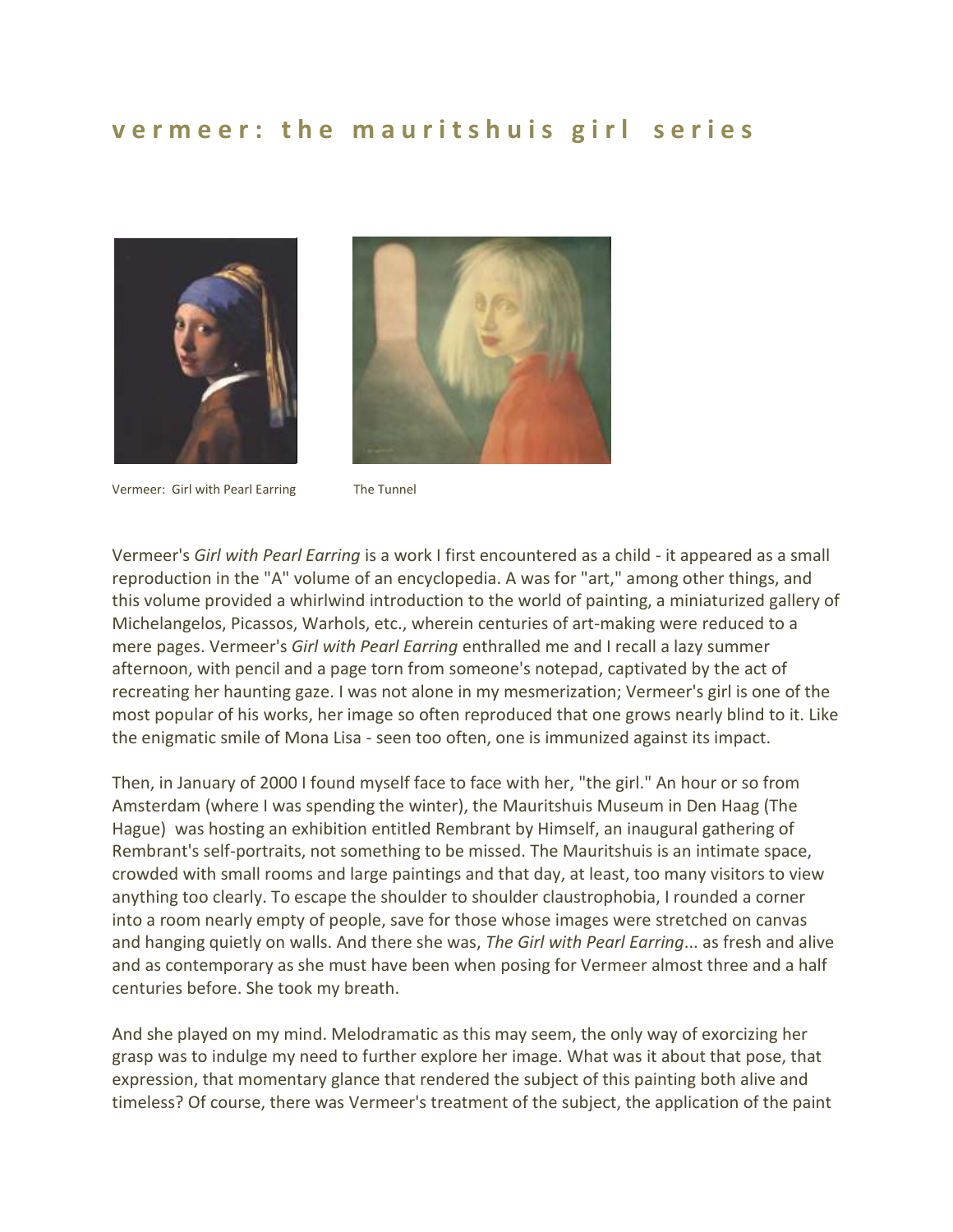which, upon close examination, is astonishingly loose - little dabs of white at the corners of the girl's mouth, the brush strokes defining the fabric of the headdress - executed without the selfconscious pain of deliberation. His geometric analysis of the face, a study of form in planes of light and shadow - all this, altogether, contributed to the integrity of the subject and its intrigue. My intent in exploring Vermeer's subject centred on discovering the kernel of its credibility, to succumb to it as with any object of inspiration - not for the need of result, but for the need of doing. Thus began several works which I call The Mauritshuis Girl series, of which *The Tunnel* is one.

The Mauritshuis Girl series is composed six paintings. The first of this series, *In the Woods*, depicts "the girl", much as Vermeer painted her, wearing the peculiar, yet, timeless headdress but placed within an established context - in this case, the indication of a forest. Painting # 2, entitled *The Gathering*, depicts her as one of several people in a crowd. The paintings which followed: *The Umbrella, The Sea, Clouds*, and *The Tunnel*, utilize only the pose, while the women depicted vary otherwise, quite dramatically, in appearance.

The Mauritshuis Girl may still continue to crop up from time to time, as she has become subsumed within my personal iconography. And so, what began as my involvement with Vermeer's *Girl With Pearl Earring*, has become my Mauritshuis Girl, an exploration of a psychological state as expressed in the turning of a head, of momentary eye contact, of the ambiguity of fleeting encounters, of a single, almost insignificant moment trapped.

## playing with balthus





The Dream

Balthus: The Room